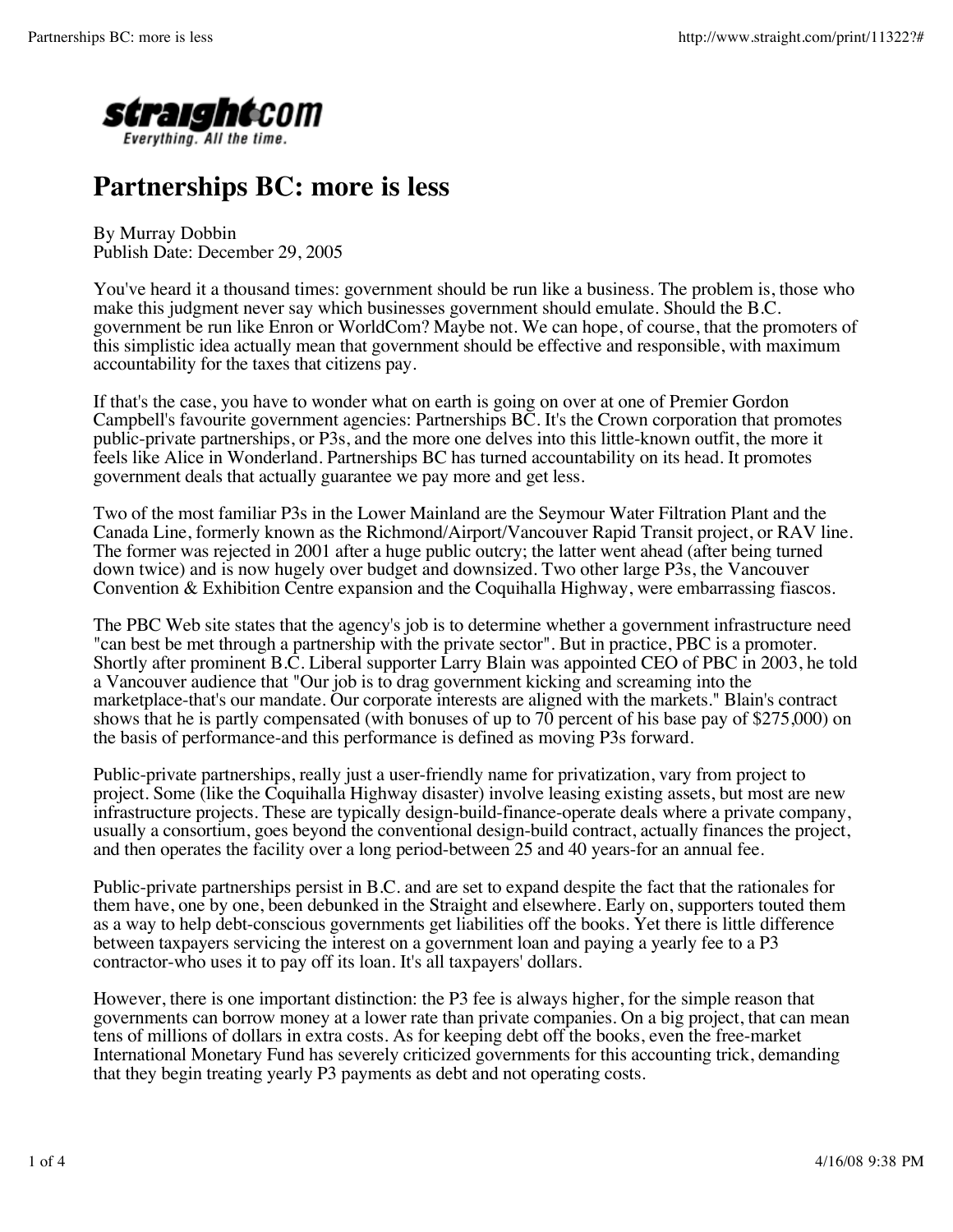If the rationale for getting the private sector to finance government projects is shaky, the reasons given for having private corporations operate the resulting facility for 30 or more years are just as questionable. Natalie Mehra, coordinator of the Ontario Health Coalition, points out that negotiating P3 contracts is complicated and expensive. "You have to negotiate a contract with the consortium and then with all the subcontractors whose contracts are woven into the master contract-laundry, food services, patient portering, maintenance, cleaning, all the non-medical services," Mehra told the Straight in October. "At the end of these negotiations, the price has often skyrocketed." Mehra gave the example of the William Osler Health Centre P3 in Brampton, Ontario, whose capital costs jumped from \$330 million to \$550 million.

The source of such enormous cost increases is not difficult to trace. On top of the millions more in financing costs, profit margins on P3s can be outrageous. A 2004 study of P3 hospitals and roads in Britain, commissioned by the Association of Chartered Certified Accountants, found that profits were between 50 and 100 percent.

Closer to home, the Abbotsford Regional Hospital and Cancer Centre is scarcely more reassuring from a public-interest perspective. Partnerships BC's role is troubling to public-sector health workers. PBC was deeply involved in the Abbotsford project, actually forming a special company, Health Co, to develop the P3 contract. And if PBC-which refused to grant an interview for this story- really was looking out for taxpayers, it's hard to explain how it could have proceeded with the project.

Access Health Abbotsford, a private consortium created by several transnational corporations, was the only bidder. During the bidding and negotiating stage of the project, capital costs rose nearly 70 percent, from \$211 million to \$355 million. The yearly service payments to the P3 consortium doubled from \$20 million to almost \$41 million per annum, and total costs for the 33-year operational contract skyrocketed to nearly double as well, from \$720 million to \$1.4 billion.

Now that P3s have proven to cost more than conventional projects, proponents have quit claiming that they save the public money. Instead, they argue that P3s provide "value for money", an extremely complicated concept that involves transferring risk to the private partner. Perhaps PBC boss Larry Blain likes it that way. In the September 2005 issue of Project Finance magazine, he said that "we are using a risk transfer model that is so complex only a few people in the province understand the ins and outs of it."

Richard Neal is a researcher for the BC Health Coalition. A former insurance underwriter specializing in risk transfer, Neal contributed to a critique of PBC's February 2005 "Achieving Value for Money" report on the Abbotsford project for the Hospital Employees' Union. This critique raises many questions about the value-for-money concept and the reliability of the report itself. "P3 consortia in other jurisdictions appear to charge a premium of 30 percent to build hospitals on time and on budget," Neal told the Straight. "This premium, however, greatly exceeds the costs of actual overruns for conventional hospital projects." According to the 2004 Association of Chartered Certified Accountants study, it could be costing taxpayers three to five times as much as the actual cost overruns.

In the case of the Abbotsford hospital, the value-for-money argument is especially dubious. According to Neal (who cowrote a 2003 Straight cover story about health-care P3s), "Any value from Access Health Abbotsford's ability to perform on time and on budget has been diminished by protracted P3 contract negotiations. The original public construction of the new facility was slated for a 2005 completion date. The P3 option will not be completed until 2008, adding \$68 million in inflationary costs to the project."

Another local example of P3 cost and completion-date overruns is the 10 Mile Bridge project in Kicking Horse Canyon near Golden. Public financing was in place in March 2003. Then PBC started the P3 process. Almost three years have gone by, with deadline after deadline missed. The completion date is now listed as 2009- a full six years after the money was in the bank. Inflation alone will have added tens of millions of dollars to the project's cost.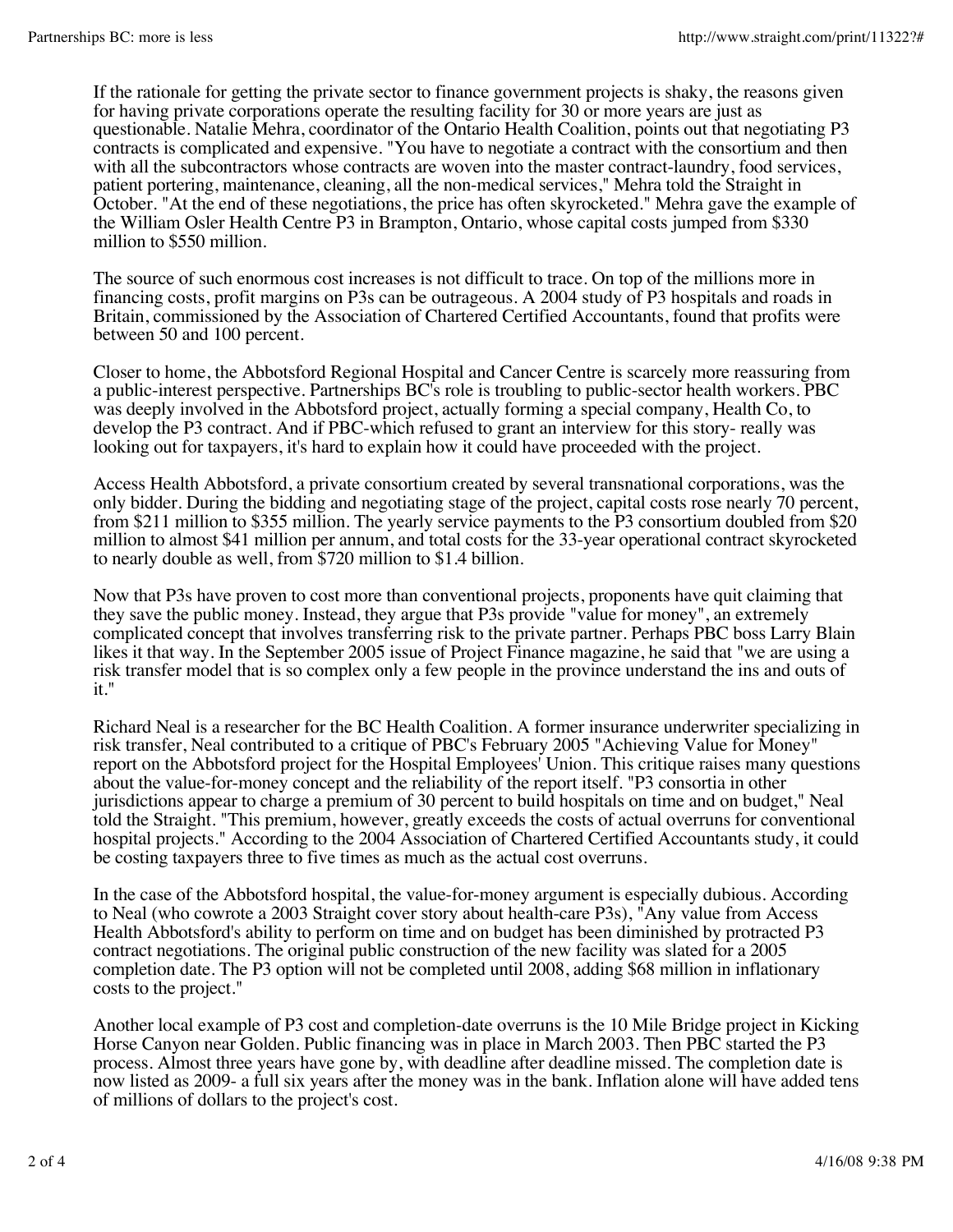Partnerships BC's examination of P3 projects is supposed to involve an unbiased comparison of the two approaches -the P3 and the conventional-by means of a "public-sector comparator". These comparators apply a "discount rate" to P3s, a form of depreciation to assess costs of capital and services over time. The higher the assumed discount rate, the lower the projected costs of a P3 option. But PBC uses a discount rate of up to eight percent, while the U.K. government has dropped its rate to 3.5 percent after intense criticism that its comparators were rigged in favour of P3s. Larry Blain has publicly admitted that the public-sector comparator is easily manipulated. "Public sector comparators won't do you much good anyways, because I can make the public sector comparator as bad as we want to, in order to make the private sector look good," the HEU reported Blain as saying at a March 2003 meeting of the B.C. Municipal Finance Authority.

One of the most serious problems with P3s and PBC's promotion of them is that the whole process is shrouded in secrecy-rationalized by so-called "commercial confidentiality". Even publicly elected officials don't get to see the contracts. "P3s allow megaprojects to be imposed upon local communities without any meaningful consultation," Richard Neal said. "Even rudimentary public scrutiny of projects is prohibited until the contracts are signed, and by then it's too late to stop them. Look at the RAV, St. Paul's Hospital, the Highway 1 [expansion], and the twinning of the Port Mann [Bridge]-none of them would be approved as conventional projects without a lot more public oversight."

When secrecy regarding the spending of tax dollars prevails, the public interest is immediately put at risk. A project involving Vancouver's St. Paul's Hospital is already surrounded by controversy. According to documents obtained by the BC Health Coalition under a freedom-of-information request, Providence Health Care, which runs St. Paul's and Mount Saint Joseph hospitals, wants to close the two facilities and build a single new one as a P3. (In September, Providence claimed that Mount Saint Joseph would not be closed.) In October 2004, the Ministry of Health agreed to pay Partnerships BC \$1 million to consult on the project.

The preferred site for the new hospital is the False Creek Flats area near Pacific Central Station on Main Street. In March 2004, the private Vancouver Esperanza Society bought the False Creek property. Two of Esperanza's three directors have connections with the controversial for-profit Cambie Surgery Centre. On March 31, 2004, Providence signed a "right of first refusal to purchase" agreement with Esperanza. The City of Vancouver has agreed to buy back the land if the project doesn't go ahead. Why the city couldn't have made the same deal with Providence directly is unclear. What is clear is that the private land deal will end up costing the public more money.

As the Straight has previously reported, the evidence against P3s is starting to reach critical mass. Public-private partnerships have been assailed by government auditors from Australia and Scotland to Ontario and Nova Scotia as seriously flawed in concept and delivery. Horror stories from Britain of shoddy hospital construction, huge cost overruns, dramatic cuts to medical staff to meet profit expectations, and relentless criticisms from professional medical associations are now commonplace. The 2004 Association of Chartered Certified Accountants study gave a blistering critique of almost every aspect of P3s.

Even private consortia are beginning to shy away from these enormously complex projects, with many P3s in Britain now attracting just single bidders. The same may be happening in Canada. In 2004, the Montreal Gazette reported that William Spurr, president of Bombardier Transportation's North American division, opposed a P3 for new Montreal Métro railcars. Spurr said the need for new cars was urgent and complained that it would take four or five years to define a P3 contract for such an acquisition.

In the face of all the bad publicity, Partnerships BC is developing a siege mentality. It cannot admit that P3s don't work, because its mandate is to promote them. It is now effectively a political organization. Anytime a P3 is criticized, Suromitra Sanatani, vice-president, corporate and government relations, is immediately in print defending the side. As head of the B.C. branch of the Canadian Federation of Independent Business, Sanatani earned a reputation as a ferocious defender of the private sector. Other